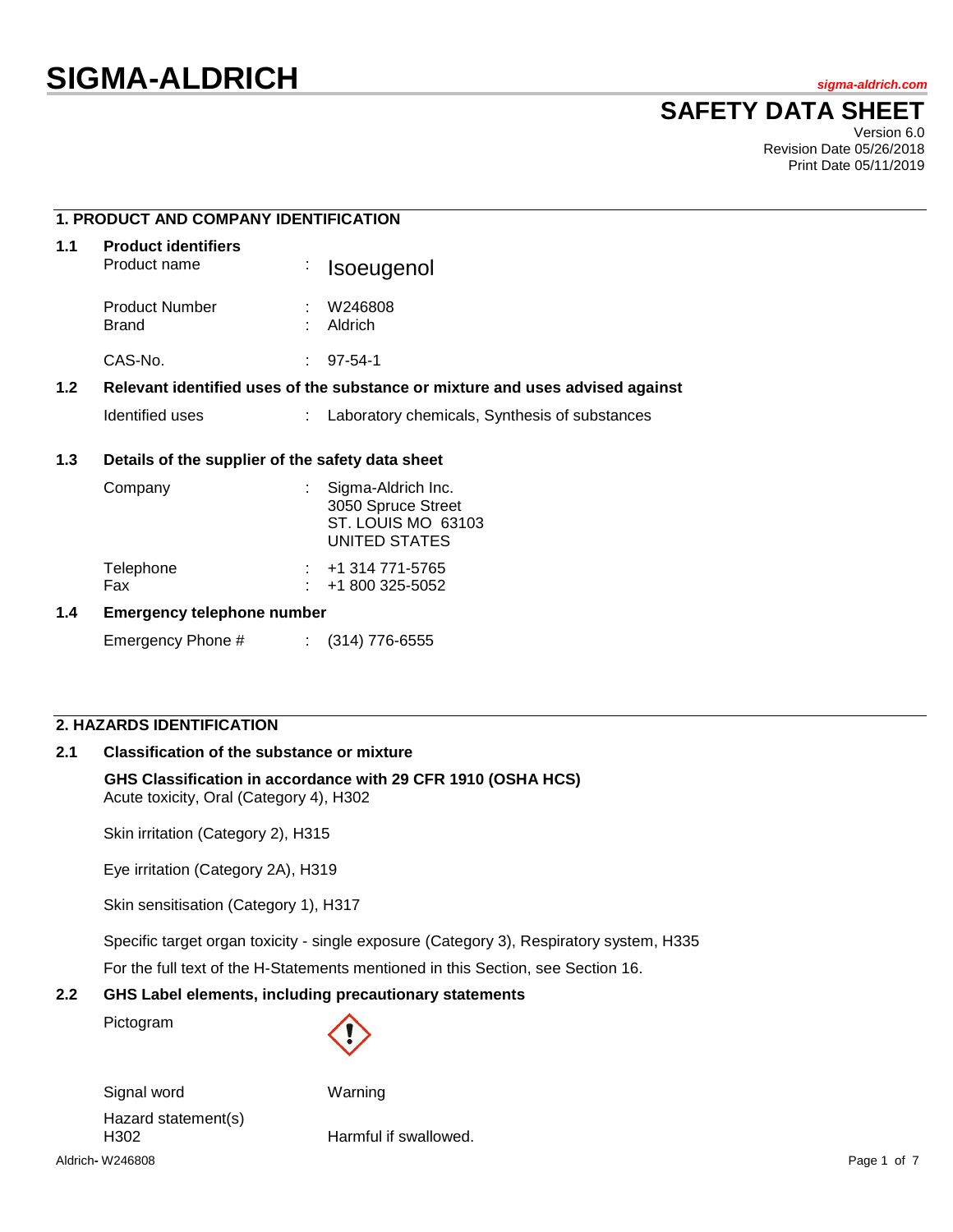| H315                       | Causes skin irritation.                                                                                                             |
|----------------------------|-------------------------------------------------------------------------------------------------------------------------------------|
| H317                       | May cause an allergic skin reaction.                                                                                                |
| H319                       | Causes serious eye irritation.                                                                                                      |
| H335                       | May cause respiratory irritation.                                                                                                   |
| Precautionary statement(s) |                                                                                                                                     |
| P261                       | Avoid breathing dust/ fume/ gas/ mist/ vapours/ spray.                                                                              |
| P264                       | Wash skin thoroughly after handling.                                                                                                |
| P270                       | Do not eat, drink or smoke when using this product.                                                                                 |
| P271                       | Use only outdoors or in a well-ventilated area.                                                                                     |
| P272                       | Contaminated work clothing should not be allowed out of the workplace.                                                              |
| P <sub>280</sub>           | Wear protective gloves/ eye protection/ face protection.                                                                            |
| $P301 + P312$              | IF SWALLOWED: Call a POISON CENTER/doctor if you feel unwell.                                                                       |
| $P302 + P352$              | IF ON SKIN: Wash with plenty of soap and water.                                                                                     |
| $P304 + P340$              | IF INHALED: Remove victim to fresh air and keep at rest in a position<br>comfortable for breathing.                                 |
| $P305 + P351 + P338$       | IF IN EYES: Rinse cautiously with water for several minutes. Remove<br>contact lenses, if present and easy to do. Continue rinsing. |
| P312                       | Call a POISON CENTER/doctor if you feel unwell.                                                                                     |
| P321                       | Specific treatment (see supplemental first aid instructions on this label).                                                         |
| P330                       | Rinse mouth.                                                                                                                        |
| $P333 + P313$              | If skin irritation or rash occurs: Get medical advice/attention.                                                                    |
| $P337 + P313$              | If eye irritation persists: Get medical advice/ attention.                                                                          |
| P362                       | Take off contaminated clothing and wash before reuse.                                                                               |
| P403 + P233                | Store in a well-ventilated place. Keep container tightly closed.                                                                    |
| P405                       | Store locked up.                                                                                                                    |
| P501                       | Dispose of contents/ container to an approved waste disposal plant.                                                                 |
|                            |                                                                                                                                     |

**2.3 Hazards not otherwise classified (HNOC) or not covered by GHS** - none

# **3. COMPOSITION/INFORMATION ON INGREDIENTS**

### **3.1 Substances**

| Molecular weight<br>$: 164.20$ g/mol              |
|---------------------------------------------------|
| CAS-No.<br>97-54-1<br>EC-No.<br>$: 202 - 590 - 7$ |

### **Hazardous components**

| <b>Component</b>  | Classification                                                                                             | Concentration |
|-------------------|------------------------------------------------------------------------------------------------------------|---------------|
| <b>Isoeugenol</b> |                                                                                                            |               |
|                   | Acute Tox. 4; Skin Irrit. 2; Eye<br>Irrit. 2A; Skin Sens. 1; STOT<br>SE 3; H302, H315, H317,<br>H319, H335 | $\leq$ 100 %  |

For the full text of the H-Statements mentioned in this Section, see Section 16.

# **4. FIRST AID MEASURES**

#### **4.1 Description of first aid measures**

#### **General advice**

Consult a physician. Show this safety data sheet to the doctor in attendance.Move out of dangerous area.

#### **If inhaled**

If breathed in, move person into fresh air. If not breathing, give artificial respiration. Consult a physician.

#### **In case of skin contact**

Wash off with soap and plenty of water. Consult a physician.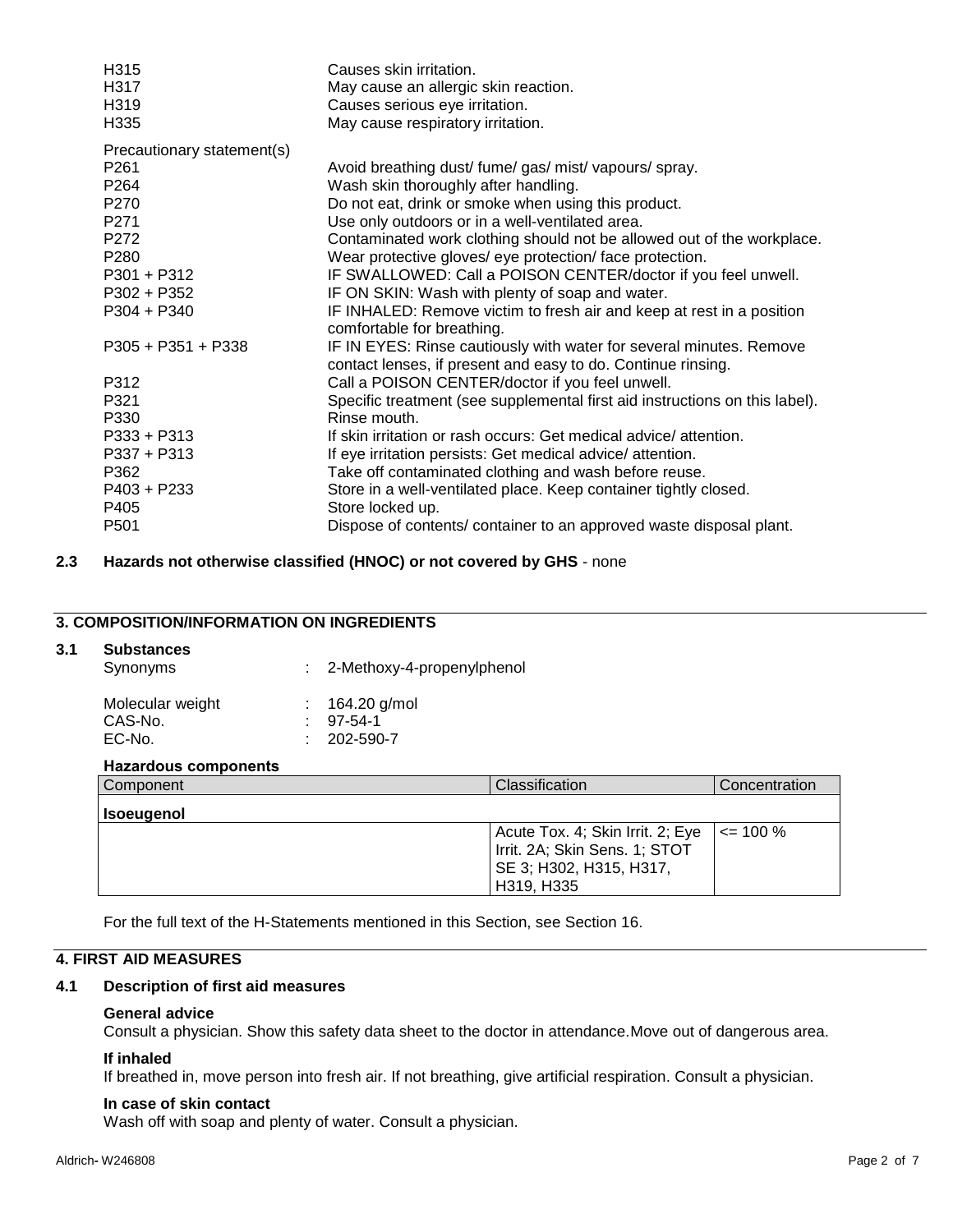### **In case of eye contact**

Rinse thoroughly with plenty of water for at least 15 minutes and consult a physician.

#### **If swallowed**

Never give anything by mouth to an unconscious person. Rinse mouth with water. Consult a physician.

- **4.2 Most important symptoms and effects, both acute and delayed** The most important known symptoms and effects are described in the labelling (see section 2.2) and/or in section 11
- **4.3 Indication of any immediate medical attention and special treatment needed** No data available

# **5. FIREFIGHTING MEASURES**

#### **5.1 Extinguishing media**

#### **Suitable extinguishing media**

Use water spray, alcohol-resistant foam, dry chemical or carbon dioxide.

**5.2 Special hazards arising from the substance or mixture** Carbon oxides

#### **5.3 Advice for firefighters**

Wear self-contained breathing apparatus for firefighting if necessary.

#### **5.4 Further information**

No data available

### **6. ACCIDENTAL RELEASE MEASURES**

**6.1 Personal precautions, protective equipment and emergency procedures**

Use personal protective equipment. Avoid dust formation. Avoid breathing vapours, mist or gas. Ensure adequate ventilation. Evacuate personnel to safe areas. Avoid breathing dust. For personal protection see section 8.

# **6.2 Environmental precautions**

Do not let product enter drains.

- **6.3 Methods and materials for containment and cleaning up** Pick up and arrange disposal without creating dust. Sweep up and shovel. Keep in suitable, closed containers for disposal.
- **6.4 Reference to other sections**

For disposal see section 13.

# **7. HANDLING AND STORAGE**

### **7.1 Precautions for safe handling**

Avoid contact with skin and eyes. Avoid formation of dust and aerosols. Provide appropriate exhaust ventilation at places where dust is formed.Normal measures for preventive fire protection. For precautions see section 2.2.

**7.2 Conditions for safe storage, including any incompatibilities** Keep container tightly closed in a dry and well-ventilated place. Storage class (TRGS 510): 13: Non Combustible Solids

#### **7.3 Specific end use(s)** Apart from the uses mentioned in section 1.2 no other specific uses are stipulated

# **8. EXPOSURE CONTROLS/PERSONAL PROTECTION**

### **8.1 Control parameters**

#### **Components with workplace control parameters**

Contains no substances with occupational exposure limit values.

# **8.2 Exposure controls**

#### **Appropriate engineering controls**

Handle in accordance with good industrial hygiene and safety practice. Wash hands before breaks and at the end of workday.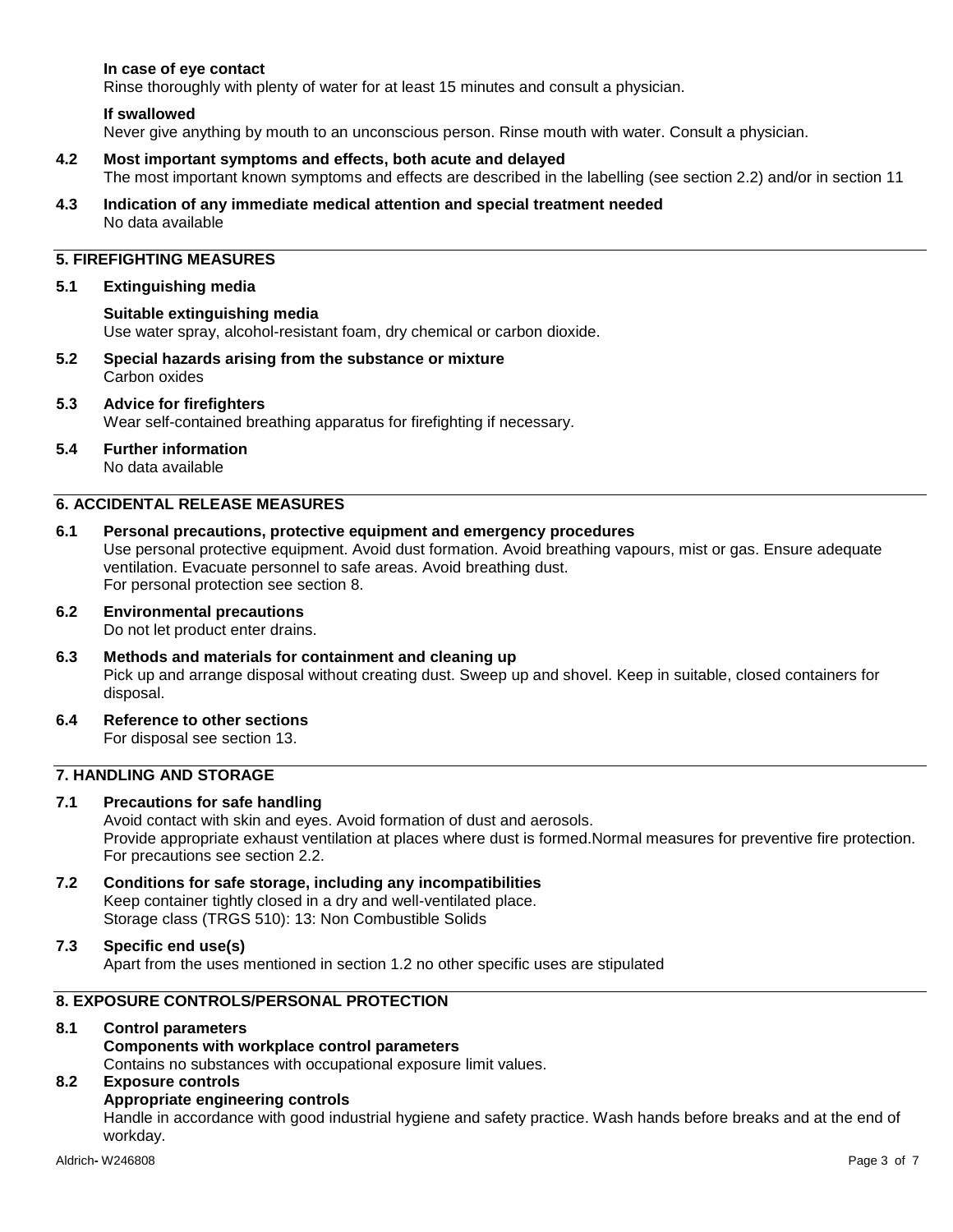### **Personal protective equipment**

### **Eye/face protection**

Face shield and safety glasses Use equipment for eye protection tested and approved under appropriate government standards such as NIOSH (US) or EN 166(EU).

### **Skin protection**

Handle with gloves. Gloves must be inspected prior to use. Use proper glove removal technique (without touching glove's outer surface) to avoid skin contact with this product. Dispose of contaminated gloves after use in accordance with applicable laws and good laboratory practices. Wash and dry hands.

#### **Body Protection**

Complete suit protecting against chemicals, The type of protective equipment must be selected according to the concentration and amount of the dangerous substance at the specific workplace.

### **Respiratory protection**

For nuisance exposures use type P95 (US) or type P1 (EU EN 143) particle respirator.For higher level protection use type OV/AG/P99 (US) or type ABEK-P2 (EU EN 143) respirator cartridges. Use respirators and components tested and approved under appropriate government standards such as NIOSH (US) or CEN (EU). **Control of environmental exposure**

Do not let product enter drains.

# **9. PHYSICAL AND CHEMICAL PROPERTIES**

#### **9.1 Information on basic physical and chemical properties**

| a)      | Appearance                                         | Form: clear, viscous liquid, Semi-solid melting to a liquid<br>Colour: light yellow |
|---------|----------------------------------------------------|-------------------------------------------------------------------------------------|
| b)      | Odour                                              | No data available                                                                   |
| c)      | <b>Odour Threshold</b>                             | No data available                                                                   |
| d)      | рH                                                 | No data available                                                                   |
| e)      | Melting point/freezing<br>point                    | Melting point/range: 27.3 °C (81.1 °F)                                              |
| f)      | Initial boiling point and<br>boiling range         | 132 °C (270 °F) at 13 hPa<br>269 - 271 °C (516 - 520 °F) at 1013 hPa                |
| g)      | Flash point                                        | 112 °C (234 °F) - closed cup                                                        |
| h)      | Evaporation rate                                   | No data available                                                                   |
| i)      | Flammability (solid, gas)                          | No data available                                                                   |
| j)      | Upper/lower<br>flammability or<br>explosive limits | No data available                                                                   |
| k)      | Vapour pressure                                    | No data available                                                                   |
| $\vert$ | Vapour density                                     | $5.67 - (Air = 1.0)$                                                                |
| m)      | Relative density                                   | 1.084 g/cm3                                                                         |
| n)      | Water solubility                                   | No data available                                                                   |
| o)      | Partition coefficient: n-<br>octanol/water         | log Pow: 2.1                                                                        |
| p)      | Auto-ignition<br>temperature                       | No data available                                                                   |
| q)      | Decomposition<br>temperature                       | No data available                                                                   |
| r)      | Viscosity                                          | No data available                                                                   |
| s)      | <b>Explosive properties</b>                        | No data available                                                                   |
| t)      | Oxidizing properties                               | No data available                                                                   |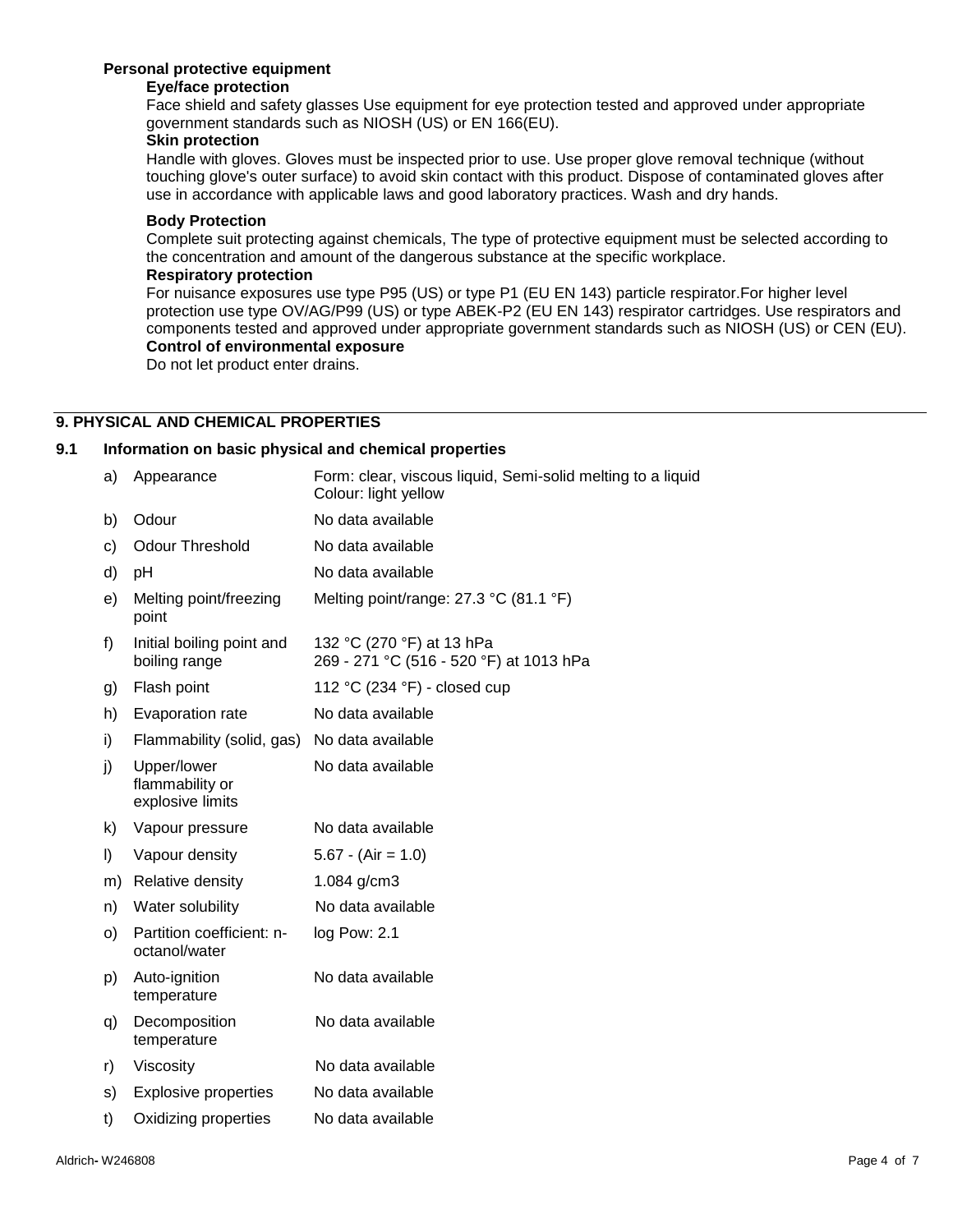#### **9.2 Other safety information**

Relative vapour density  $5.67 - (Air = 1.0)$ 

### **10. STABILITY AND REACTIVITY**

# **10.1 Reactivity**

No data available

#### **10.2 Chemical stability** Stable under recommended storage conditions.

- **10.3 Possibility of hazardous reactions** No data available
- **10.4 Conditions to avoid** No data available
- **10.5 Incompatible materials** Strong oxidizing agents

### **10.6 Hazardous decomposition products**

Hazardous decomposition products formed under fire conditions. - Carbon oxides Other decomposition products - No data available In the event of fire: see section 5

### **11. TOXICOLOGICAL INFORMATION**

#### **11.1 Information on toxicological effects**

#### **Acute toxicity**

LD50 Oral - Rat - 1,560 mg/kg Remarks: Behavioral:Coma. Dermal: No data available No data available

#### **Skin corrosion/irritation**

Skin - Rabbit Result: Severe skin irritation - 24 h (Draize Test)

**Serious eye damage/eye irritation** No data available

#### **Respiratory or skin sensitisation**

#### **Germ cell mutagenicity** Human lymphocyte Sister chromatid exchange

# **Carcinogenicity**

- IARC: No component of this product present at levels greater than or equal to 0.1% is identified as probable, possible or confirmed human carcinogen by IARC.
- ACGIH: No component of this product present at levels greater than or equal to 0.1% is identified as a carcinogen or potential carcinogen by ACGIH.
- NTP: No component of this product present at levels greater than or equal to 0.1% is identified as a known or anticipated carcinogen by NTP.
- OSHA: No component of this product present at levels greater than or equal to 0.1% is on OSHA's list of regulated carcinogens.

#### **Reproductive toxicity**

No data available No data available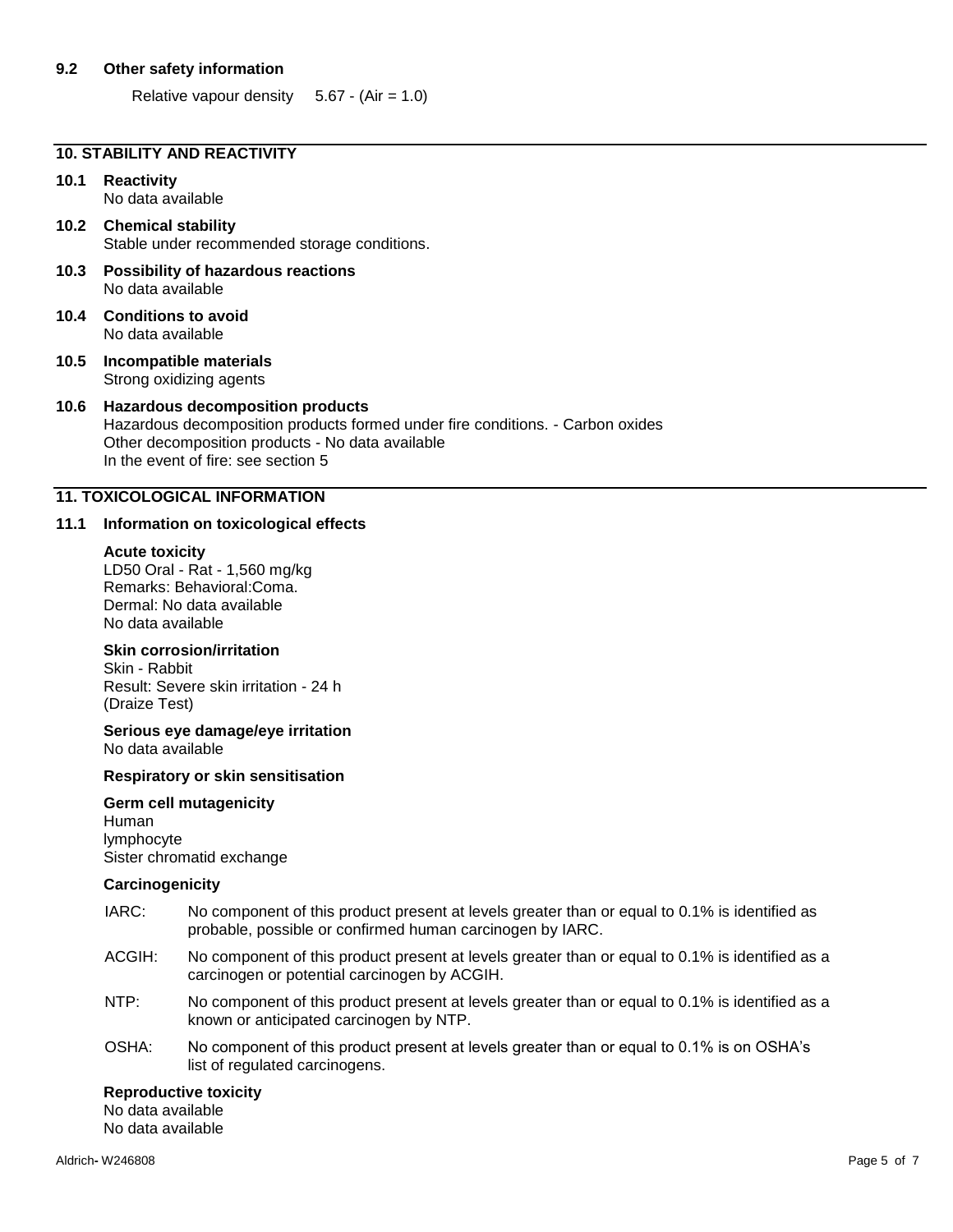# **Specific target organ toxicity - single exposure**

Inhalation - May cause respiratory irritation.

#### **Specific target organ toxicity - repeated exposure** No data available

**Aspiration hazard** No data available

### **Additional Information**

RTECS: SL7875000

To the best of our knowledge, the chemical, physical, and toxicological properties have not been thoroughly investigated.

### **12. ECOLOGICAL INFORMATION**

### **12.1 Toxicity**

No data available

**12.2 Persistence and degradability** No data available

#### **12.3 Bioaccumulative potential** No data available

**12.4 Mobility in soil** No data available(Isoeugenol)

#### **12.5 Results of PBT and vPvB assessment** PBT/vPvB assessment not available as chemical safety assessment not required/not conducted

#### **12.6 Other adverse effects**

No data available

### **13. DISPOSAL CONSIDERATIONS**

#### **13.1 Waste treatment methods**

#### **Product**

Offer surplus and non-recyclable solutions to a licensed disposal company. Contact a licensed professional waste disposal service to dispose of this material.

#### **Contaminated packaging**

Dispose of as unused product.

# **14. TRANSPORT INFORMATION**

**DOT (US)** Not dangerous goods **IMDG** Not dangerous goods

**IATA** Not dangerous goods

### **15. REGULATORY INFORMATION**

#### **SARA 302 Components**

No chemicals in this material are subject to the reporting requirements of SARA Title III, Section 302.

#### **SARA 313 Components**

This material does not contain any chemical components with known CAS numbers that exceed the threshold (De Minimis) reporting levels established by SARA Title III, Section 313.